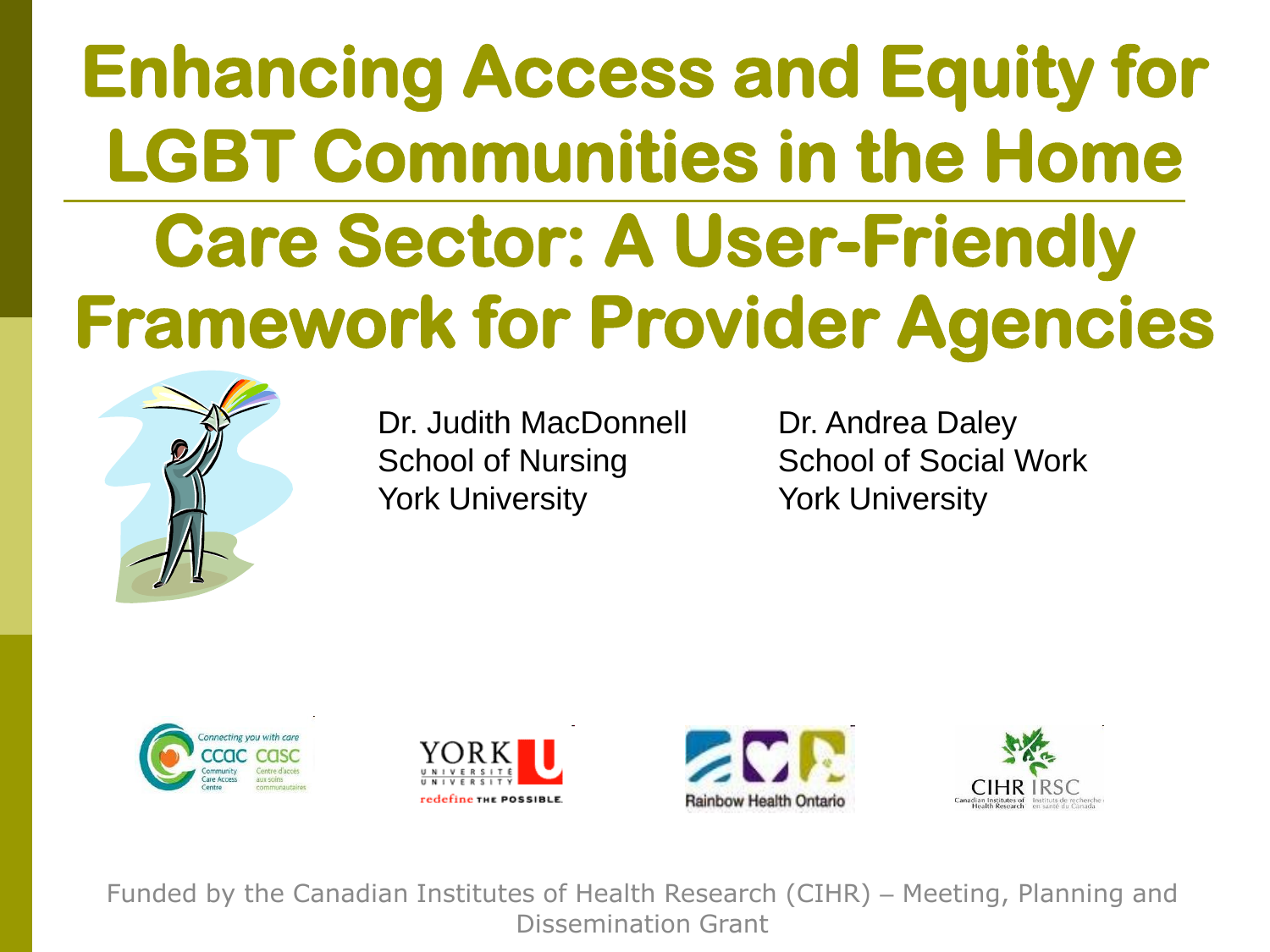#### **Objectives**

- □ To open space for a dialogue about LGBT equity in home care
- □ To learn about health promotion research that fostered development of a generic access and equity framework
- □ To learn about a user-friendly diversity and LGBT access and equity framework for home care providers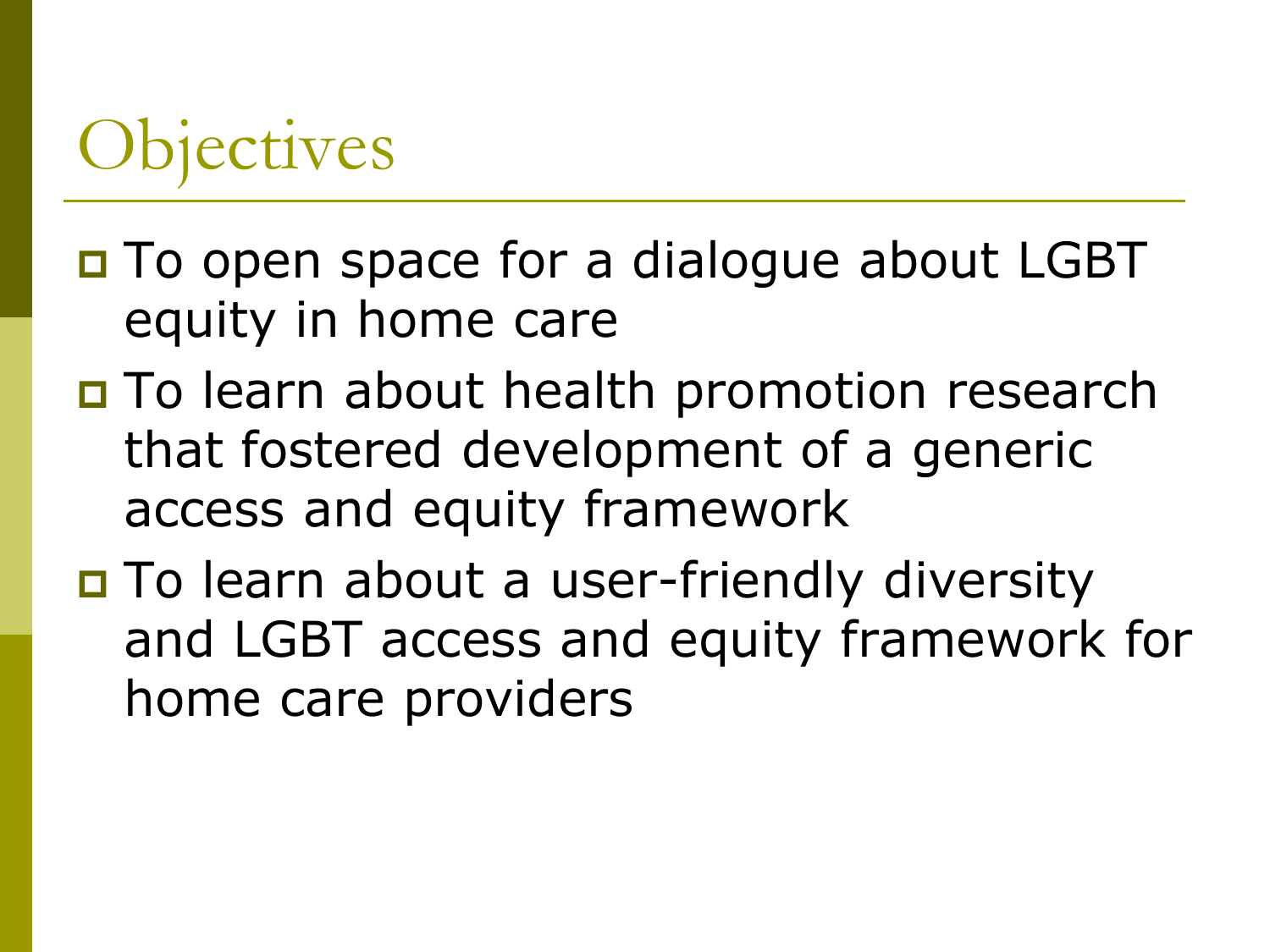# **Creating Positive Space: Selected Emerging Themes**

- Community engagement & assessment
- **Programs & services**
- **O** Organizational processes
- **D** Leadership
- **Education/training**
- D Challenges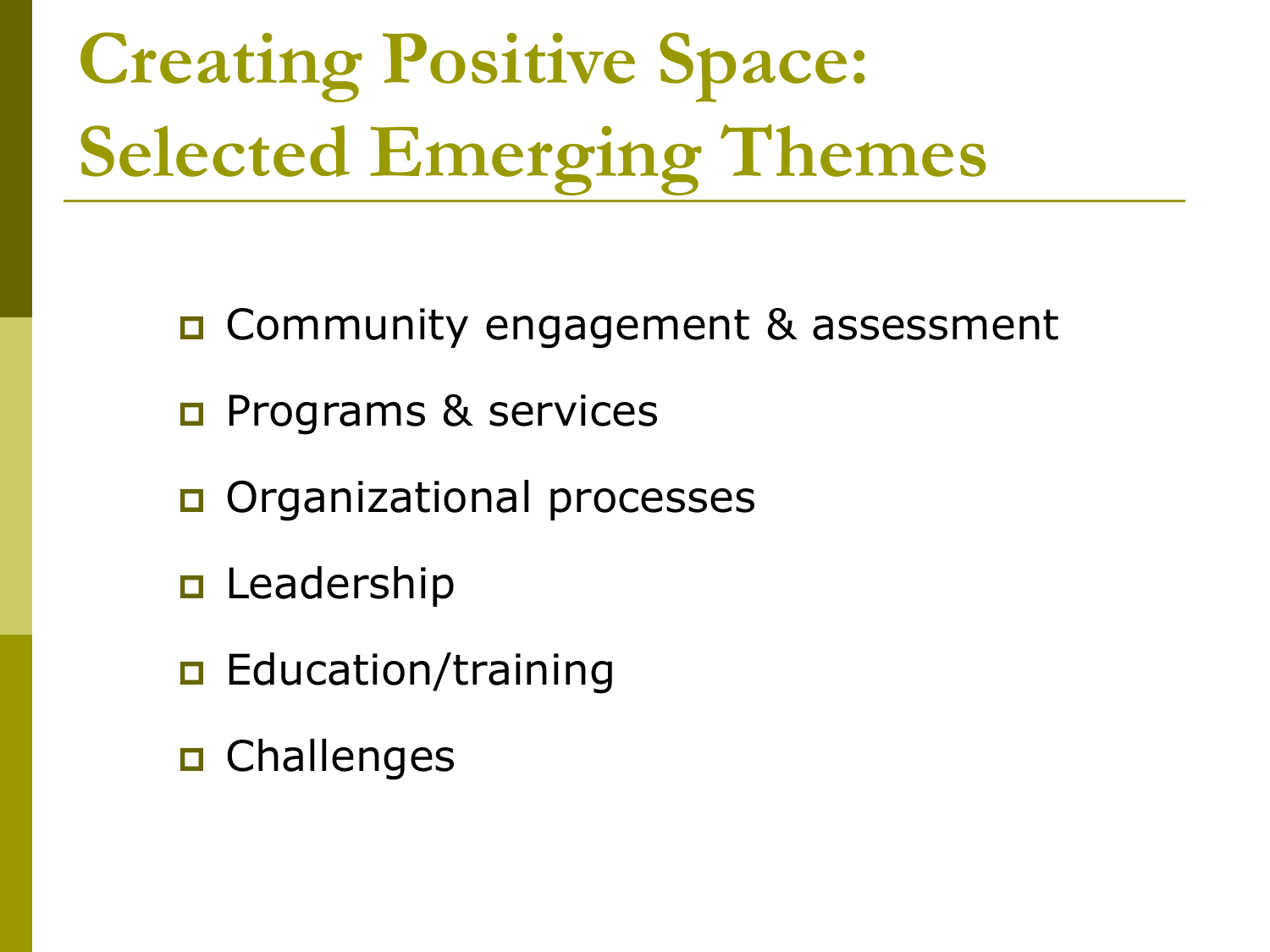#### Access & Equity (A&E) Framework

- **Draft A & E Framework was shared at a** CIHR-funded invitational home care stakeholder workshop in November, 2010 It comprised:
- □ 6 access & equity indicators based on analysis of A&E literature, key informant interviews
- **n** the Invitational Approach which prompts a systematic assessment and which has implications for both providers and clients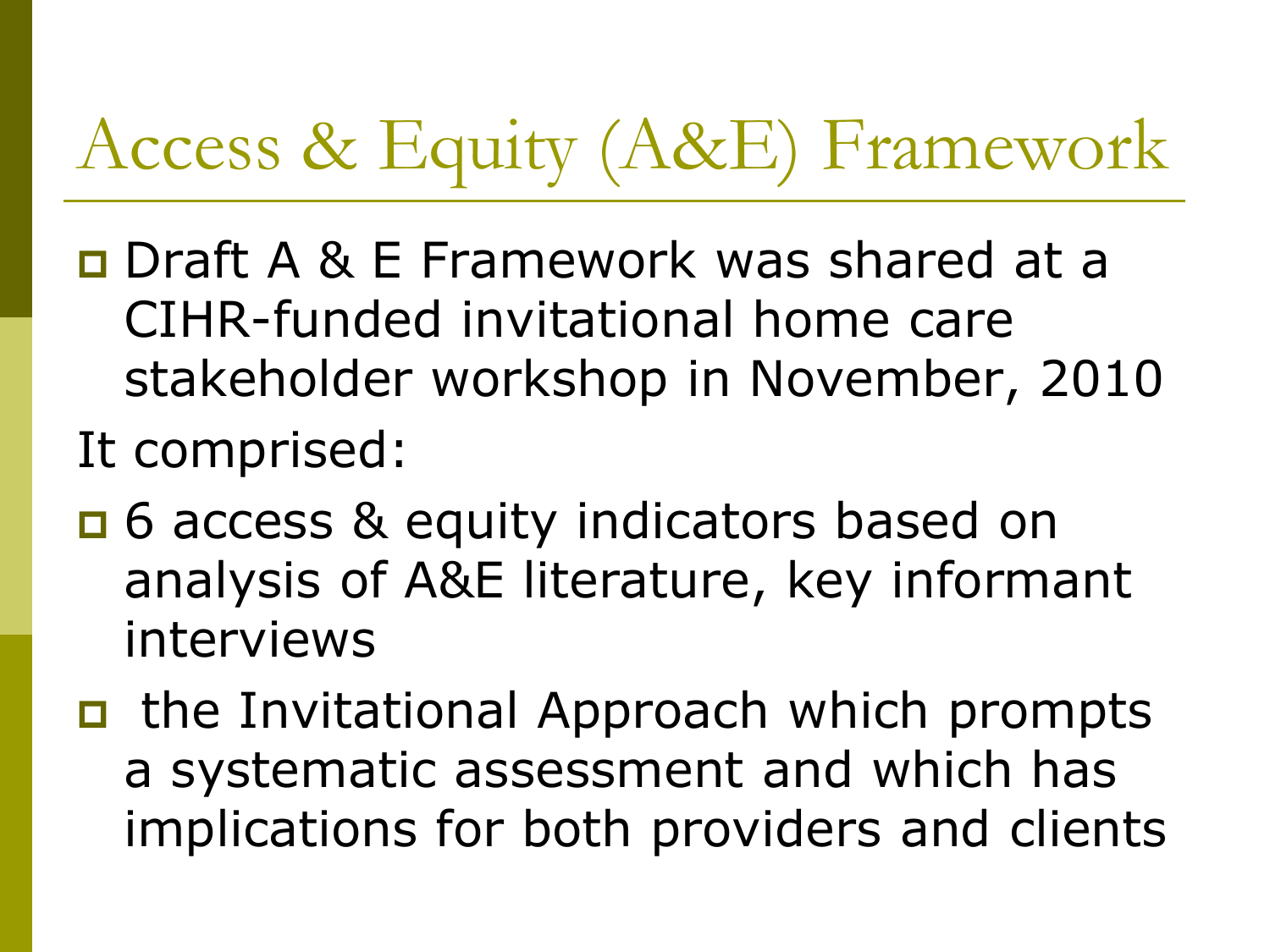### **Invitational Approach**

□ Aiming for high quality and inclusive care

- The Invitational Approach: A theoretical perspective (Purkey & Novak, 2008; MacDonnell, 2001)
- □ 4 elements plus 6 P's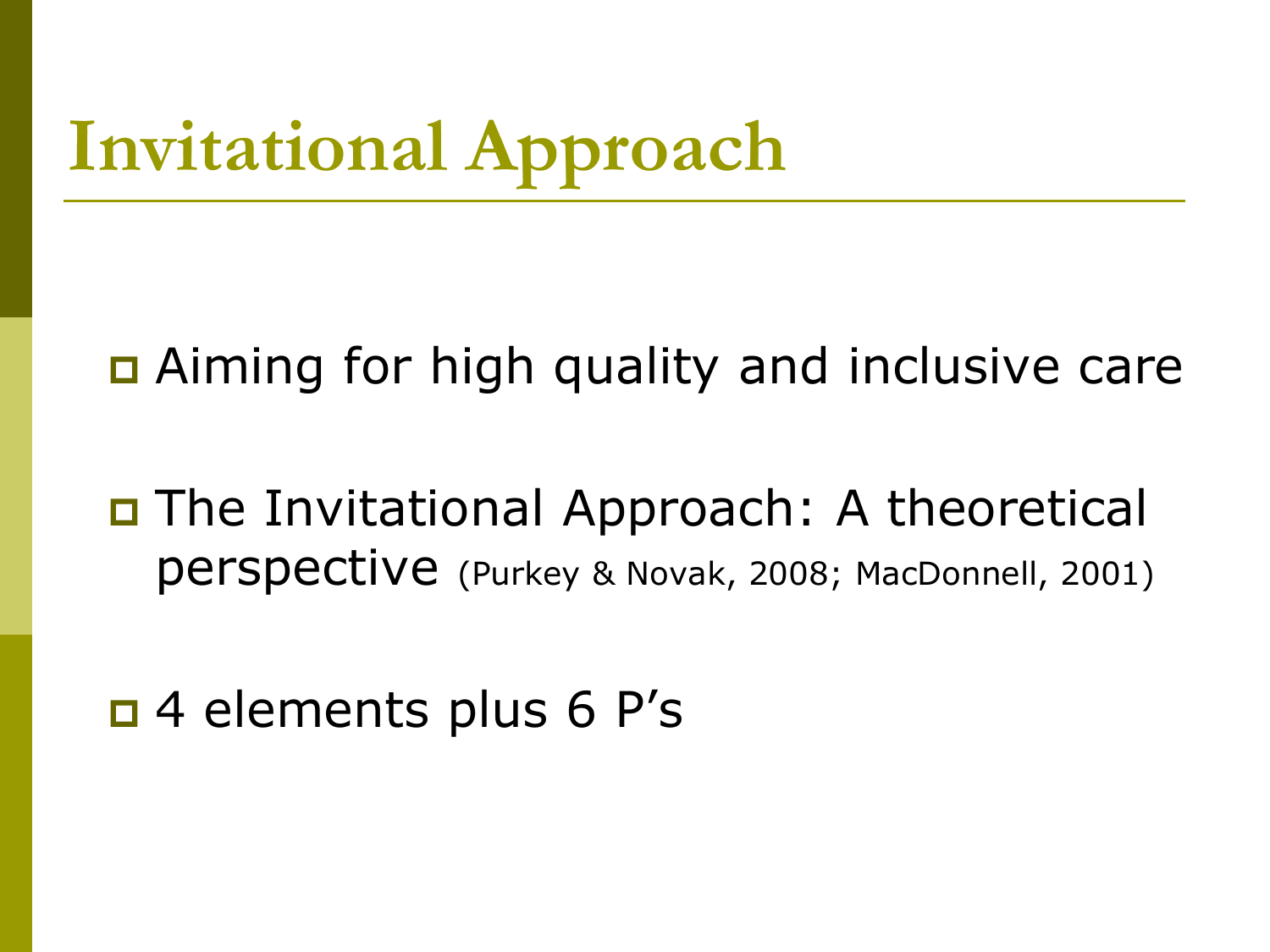#### A&E Framework

- $\Box$  A 3-year mixed methods study with home care stakeholders across Ontario currently underway will be used to refine the framework
- □ Draft framework to be posted on home care/RHO websites shortly
- **D** For information about the framework or Invitational Approach, please contact:
- Andrea Daley, [adaley@yorku.ca](mailto:adaley@yorku.ca)
- D Judith MacDonnell, *imacdonn@yorku.ca*